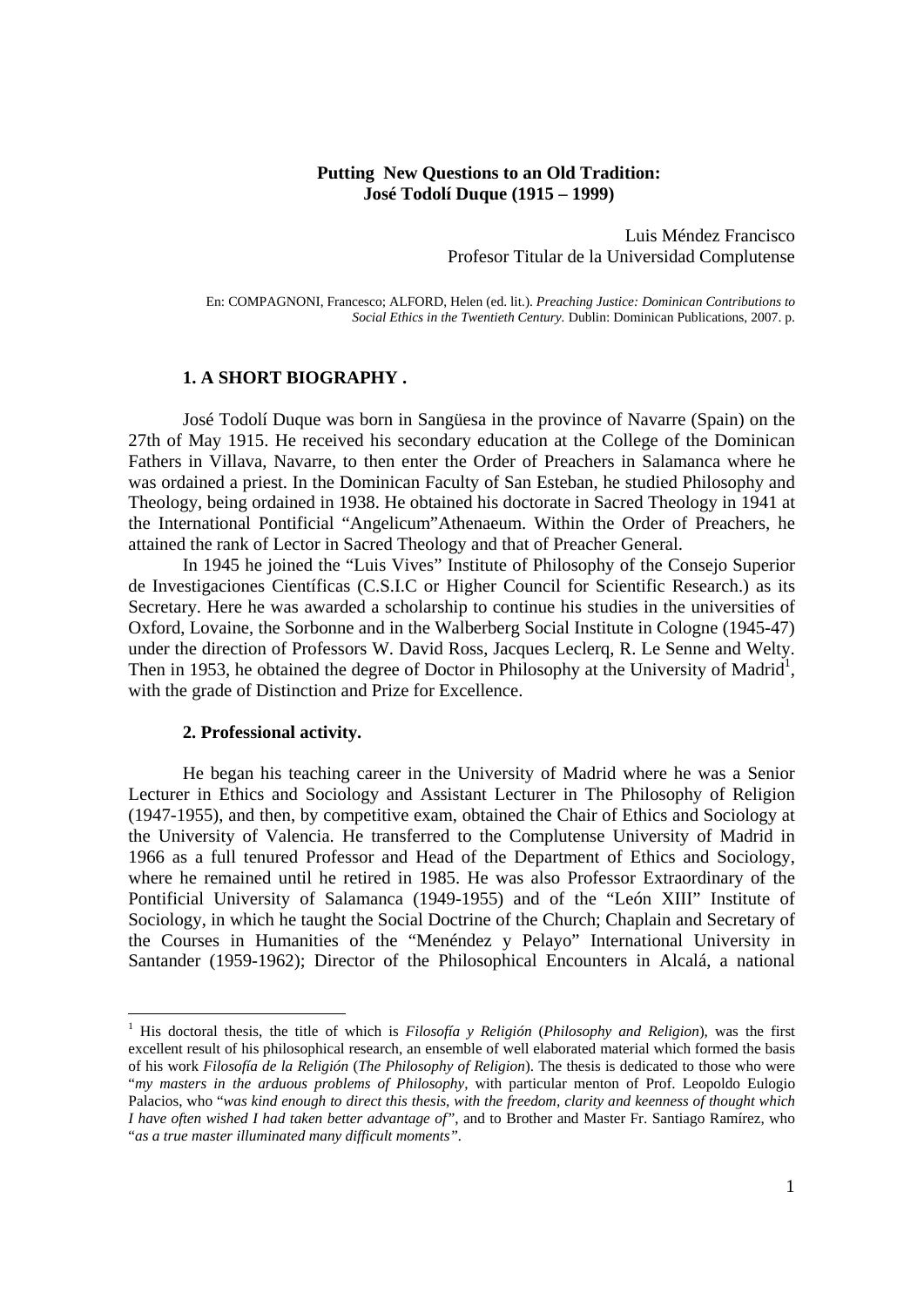conference designed to train Secondary School teachers of Philosophy  $(1973-1979)^2$ ; and Chancellor of the Polytechnic of Córdoba (1969-1971).

Apart from his teaching and administrative duties, one should mention his interventions in international Philosophy Conferences in Barcelona, 1948; Mendoza (Argentina) 1949; Madrid 1950; Gallarte (Italy) 1951 and 1953; Bogotá 1959; Brussels 1960; Mexico 1963 and Cordoba (Spain) 1965. He was a course director in certain foreign organisms and institutions, amongst which one should mention *Five lessons on the human being* (the De Santis Chair, Naples, 1955); *Five lectures on political ethics* (UNESCO, 1960); several lectures on current affairs at the École des Hautes Études Diplomatiques, Paris 1962. He organised symposia and round tables on the occasion of the publication of the Papal Encyclicals, and activated the "Juan Pablo II" Chair at the Convent of Santo Domingo el Real.

Amongst the prizes and awards he won, one should at least mention the Honoris Causa Doctorate at the Universidad Argentina (1949); the Honoris Causa Doctorate at the Universidad Católica of Chile (August 1949); he became a member of the Royal Córdoba Academy of Science, Fine Arts and Noble Arts (November 1965); he won the Cerdá Reig Prize, awarded by the Provincial Deputation of Valencia (January 1996); commander of the Order of Cisneros of the Spanish State (1967), and was awarded the Medal of the Complutense University of Madrid in 1985.

#### **3. Publications and references.**

-

*a) Books*: *El Bien Común* (*The Common Good*), "Luis Vives" Institute of Philosophy of the C.S.I.C., Madrid, 1953; *Principios Generales de Moral Profesional (General Principles of Professional Morality*), Ed. By A.C.N.P., Madrid, 1954; *Moral, Economía y Humanismo* (*Morality, Economy and Humanism*), "León XIII" Institute of Sociology, Madrid, 1955 (translated into Italian); *Filosofía del Trabajo* (*The Philosophy of Work*), "León XIII" Institute of Sociology, Madrid, 1955; *Filosofía de la Religión* (*The Philosophy of Religion*), Gredos, Madrid, 1955; *Diagnóstico de la juventud actual* (*Diagnosis of Today's Youth*), Editorial Universitaria, Valencia, 1961; *Convivir: Iniciación a la vida social* (*Co-existence: Initiation to social life*), Rivadeneyra, Madrid, 1963; *Tú, con los demás* (*You, with the Rest*), Doncel, Madrid, 1965; *La Ética de los Transplantes* (*The Ethics of Transplants*), OPE, Villava, 1968.

*b) Books written in collaboration or directed by him*: *Nivel ético del profesional español* (*The Ethical Standard of the Spanish Professional*), National Confederation of Savings Banks, Madrid, 1975; *Ética y Publicidad* (*Ethics and Advertising*), National Institute of Advertising, Madrid, 1977; *La Filosofía en el BUP* (*Philosophy in the BUP(GSCE)*), Editorial Dorcas, CISER, Madrid, 1977; *Estudios sobre la Infancia* (*Studies in Childhood*), Conversations in Toledo, Toledo, 1980; *La Sexualidad* (*Sexuality)*, Conversations in Toledo, Toledo, 1981; *Ética y Moral* (*Ethics and Morality*), Ed. Anaya, Madrid, 1981.

*c) Articles published in Spanish and foreign reviews*, amongst which one should mention: "*Valor epistemológico de las Ciencias Morales"* (*The epistemological value of the Moral Sciences*), (Ciencia Tomista, 237, 1950); "*La persona desde el punto de vista* 

<sup>2</sup> Manuel Sánchez Cuesta, *Cursos de Alcalá* in Revista de Bachillerato, Cuaderno Monográfico no. 4, Madrid, October - December 1979.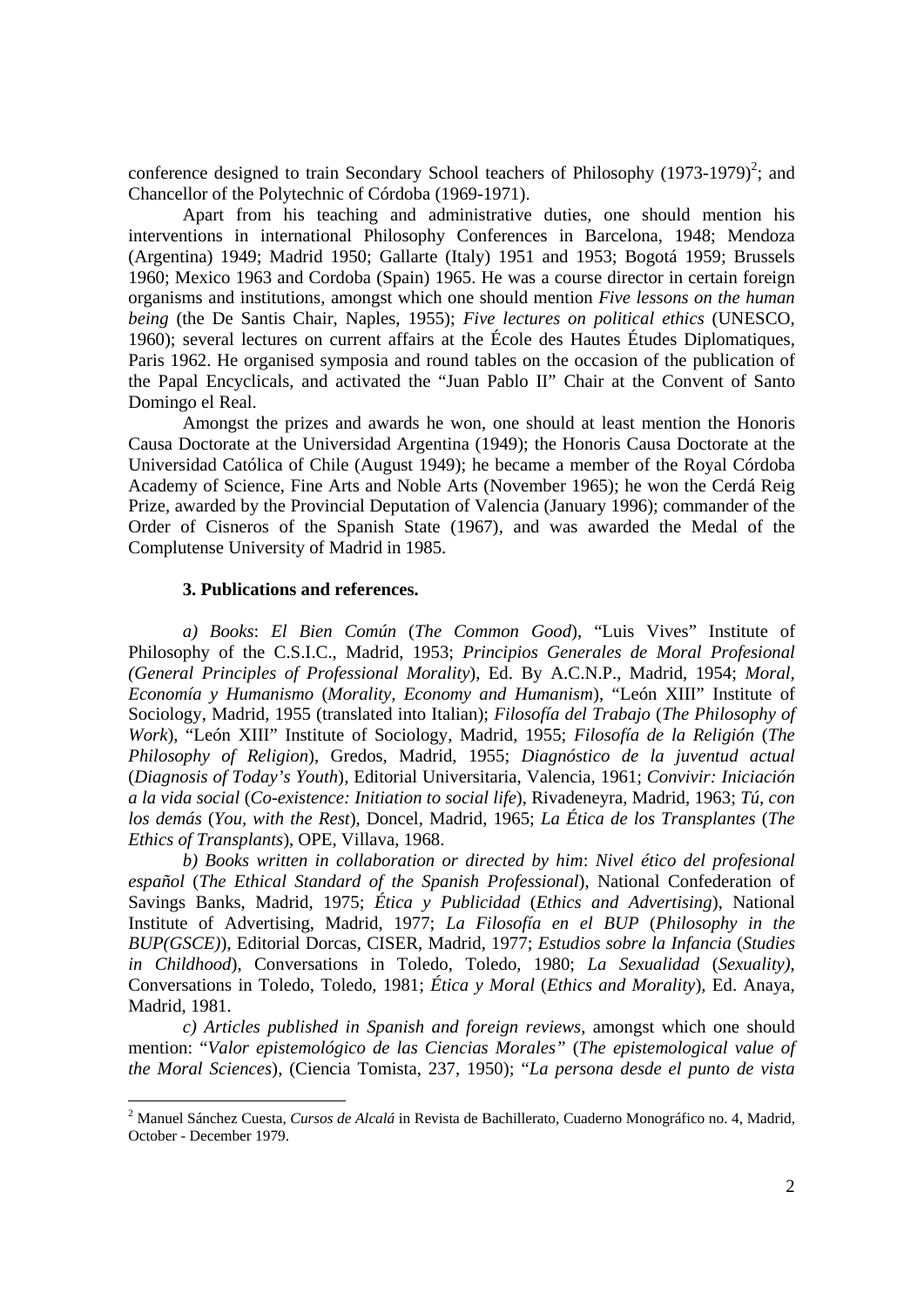*metafísico"* (*The person from the metaphysical point of view*) (Revista de Psicología General y Aplicada, 1953); "*La persona humana en su aspecto moral"* (*The moral aspect of the human being*), (in the 1st. Spanish Week of Philosophy, Madrid, 1954); "*Filosofía del derecho de Gentes"* (*The Philosophy of People's Law*), (Acts of the Brussels International Congress, 1953); "*La esencia de lo social"* (*The essence of the social*), (Yearbook of the "Francisco de Vitoria" Association, T. 12, 1958 - 1059). He also wrote prologues and introductions to many books, as well as promoting many important translations.

*d) References*: J. Todolí's name appears in twentieth-century books on philosophy. J. Ferrater Mora in his *Diccionario de Filosofía<sup>3</sup>* lists the item "Todolí, J." referring him to the term "Work", and he also appears under the term "Religion". After his death in Madrid on the 17th of March 1999 at the age of 83, the staff of the department prepared a book in his honour entitled *Ética y Sociología. Estudios en memoria del profesor José Todolí*  Duque, O.P.<sup>4</sup>, to which friends, colleagues and collaborators of the Spanish university all contributed. Other references will appear below.

## **4. The philosophical study of religion.**

The posing of such complex matters as those entailed in the discipline of *The Philosophy of Religion*<sup>5</sup> was quite a novelty. What had hitherto been written in Spanish on the philosophy of religion was scant or practically non-existent, and moreover of questionable value. Todolí was a pioneer in this field of knowledge and Luis Farré considers this work of Todolí's, together with Fulton J. Sheen's, to be prototypes of the Roman Catholic model of creating the philosophy of religion<sup>6</sup>. This discourse had been excluded from university ambits and, if it was the object of attention, posed the difficulty of the disparity in perspectives, not to mention the particular heterodoxy with which the contents of this discipline had been treated in modern culture and which obliged one to make a complex choice: either to ignore the supposed solutions offered and repeat an apologetic discourse or choose the complicated path of elaborating a critical review of former approaches, from the principles of perennial philosophy. The author opts for this latter, more fertile choice, albeit one both risky and difficult, "*for only through it can what there is of pure fascination in modernity be overcome and whatever authenticity there may be in it be integrated in the original synthesis entailed in the application of principles to new phenomena"<sup>7</sup>* .

*Filosofía de la Religión* is a highly valuable contribution to the Spanish cultural scene. Formally, the book is structured in five chapters, divided into articles, preceded by a prologue and followed by appendices, in which the choice, extensive bibliography on the

<sup>3</sup> José Ferrater Mora, *Diccionario de Filosofía (Dictionary of Philosophy),*Ariel Referencia, Barcelona 1994, Vol. IV.

<sup>4</sup> Luis Méndez Francisco (coord.), *Ética y Sociología. Estudios en memoria del profesor José Todolí Duque, O.P. (Ethics and Sociology. Studies in memory of Professor José Todolí Duque, O.P.),*Publication Service of the Complutense university of Madrid - Editorial San Esteban, Salamanca, 2000, pp. 797.

<sup>5</sup> José Todolí, O.P., *Filosofía de la Religión,*Editorial Gredos, Madrid (Spain), 1955, pp. 570. This work is quoted in J. Ferrater Mora's *Diccionario de Filosofía*, under the term "Religion". 6

Luis Farré, *Filosofía de la Religión*, Editorial Losada, Buenos Aires, 1969, p. 128. 7

J. Herrero, *Comentario a la "Filosofía de la Religión"*, in Rev. de Filosofía, no. 52, Year XIV, Madrid 1955, p. 593.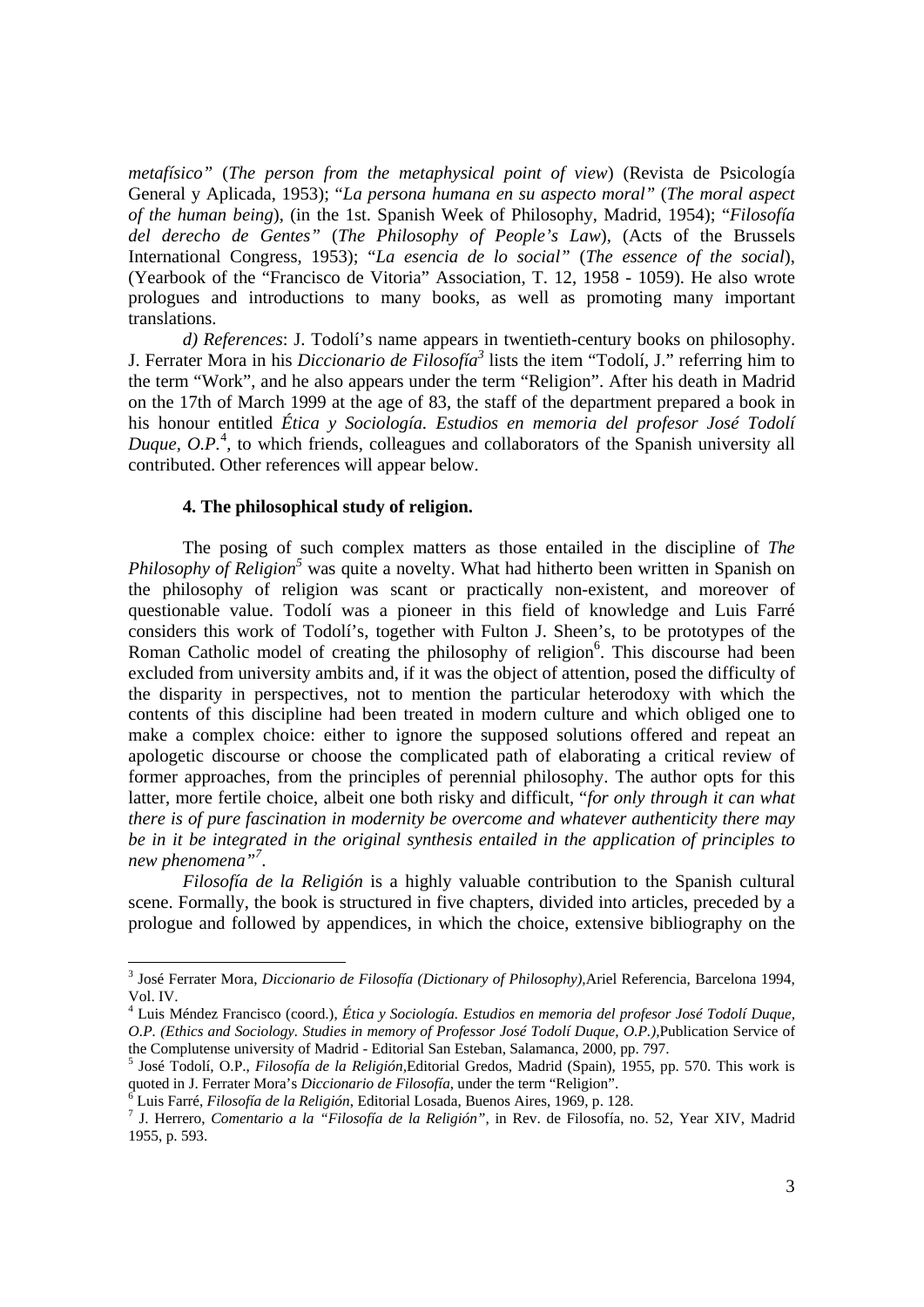philosophy of religion is of note. The phenomenon of religion can be researched from different perspectives. The author states which is his philosophical orientation of the subject: "*Philosophy stems from a phenomenological fact, but does not stop there in mere description or mere unveiling and purification of this fact, but penetrates within it, penetrates it very essence and discovers the intimate mystery of its being"*<sup>8</sup> . This approach to the phenomenon of religion from the historical perspective is doubly advantageous: on the one hand it reveals the many, varied aspects of the subject and on the other, offers the opportunity to learn the different solutions put forward. The research is limited to the most outstanding contributions of modern and contemporary philosophy. It traces the historical course of the philosophy of religion from its initial moments of confusion and obscurity, but also of great distrust from Catholic orthodoxy. It gives preference to Kantian theses and modernist thought, vigorously arguing against agnostic proposals as a prior requisite for a rational analysis of the subject, which is the basis of the work itself, because *"through agnosticism, modernist doctrine defends our incapacity to know anything but pure phenomena, without thus being able to surpass them to reach through to a prime cause*<sup>9</sup>.

He begins with the usual conception of the religious phenomenon as an ensemble of actions which men carry out with the intention of relating to a transcendental being, the being that is beyond the conditions of life of mortal beings. This is not the Absolute as defined by metaphysics, but an elementary phenomenon in which both primitive cave man if there was a phenomenon of religion then - and the greatest mystics of the Christian faith coincide, however different the manifestations of the religious phenomenon may be in the different peoples, cultures and spaces in which men have recreated their experiences. The conceptual sequencing of the book can be described as follows:

*a) The Phenomenon of religion*. The author identifies the essential characteristics of the phenomenon of religion - transcendence, reality and holiness - through an analysis of one of its most typical expressions: sacrifice. From transcendence, "*the object of religious experience seems absolutely different, absolutely separate from man and from things".* The feature of reality presents God or the gods "*as a living, personal reality"*. Through holiness "*God or the gods manifest themselves as the uncontaminated . . . the most characteristic feature of God as a term of the religious act is precisely holiness"*10. The subjective element of the religious phenomenon manifests itself in sacrifice in four different ways: as a *feeling of dependency*, for one's main intent in prayer is to invoke the favour of the divinity; sacrifice entails a clear *feeling of hope*; thirdly, there emerges a *sense of the justice and holiness* of the being to whom sacrifices are offered, for otherwise one would not be afraid of offending it. Lastly, there is a *sense of one's own responsibility* as regards the dictates of conscience. These feelings are also to be discovered through the analysis of another typically religious act:  $prayer$ <sup>11</sup>.

The author approaches the etimological environment of religion following Saint Thomas, who shows his preference for Lactantius's interpretation (!*Hoc vinculo pietatis obstricti Deo et religati sumus, unde et ipsa religio nomen accepit, non ut Cicero interpretatus est a relegando, sed a religando"* in *Divinae Institutiones*, bk.IV,c.28) because it facilitates the placing of religious discourse within philisophical and

<sup>&</sup>lt;sup>8</sup> José Todolí, *Filosofía de la Religión*, p.9.<br><sup>9</sup> Ibidam n. 156

 $9$  Ibidem, p. 156.

<sup>10</sup> Ibidem, p. 188-190.

 $11$  Ibidem, p. 190-194.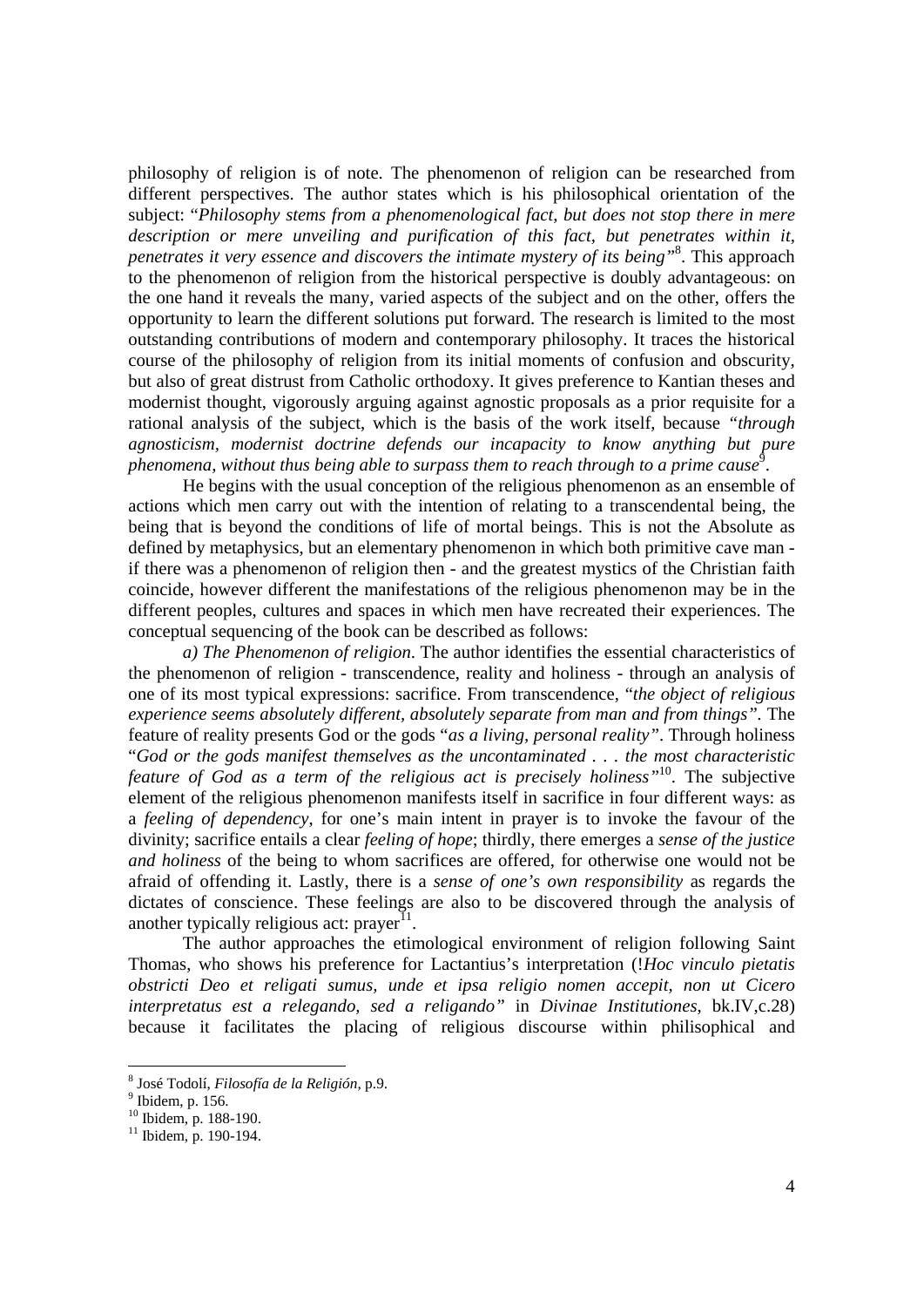metaphysical coordinates by explicitly marking out the three moments of religation: before it existed in itself, the world existed in the mind of God; through creation, the universe is distanced from God in accordance with its essence; and thirdly, the rational being thus distanced re-creates through religion a new conscious, voluntary and free bond which expresses his acknowledgement of God as the principle on which he depends. "*This is where the return, the religation, lies".*

*b) The basis of religion*. Here, the essential dimensions of religation are discussed:the ontological, the axiological and the dynamic. The *ontological dimension of religation* is erected on the obvious principle of the limitation of things "*We have, God is"* that is "*man, and like him and more than him, all beings around him towards whom his spirit is open, are not the being but have being. Existence in them is revealed as a donation from a higher source*". In his argumentative discourse, the authors refers to different ways of participating in being, in emanation and creative evolution, although he maintains that our implantation in existence is the effect of "*the transcendental, intelligent and personal cause given to beings by the Being through creation"*12. From the concept of creation as "*an act through which the "Ipsum esse subsistens" freely creates all existing things out of nothingness"*, the author infers that the presence and action of God in things endows being and permanence in being, that is, not only the *esse* but also permanence in the *esse* which he terms "*to be being*". Thus, religious religation is of an entitative nature, for we are religated insofar as we are, our inmost nature is an essential dependency. When he develops the *axiological foundation of religation,* Todolí recalls that Saint Augustine appealed to the valuable aspect of things for the study of religion or religation. His approach begins with the idea of religion as a perfection of human nature, as a value, and he conclude his argument by presenting it as *"a true value, as a natural value that is rooted in the very entrails of our rational nature, not only as our religation in being, and in our permanence in being, but as a value, a property of man, who is endowed with a spiritual soul through an act that pertains and is exclusive to God, and together with this is also endowed with intelligence to know Him and a will to love Him, that is, with religiosity. This only occurs*  and can only occur in rational, volitive man. And it occurs in all men and in all *latitudes*<sup>13</sup>. This discourse presents religion as a property of man endowed with a spirit, with a will projected to love, and with an intelligence that aspires to knowledge. Moreover, the idea of a *dynamic dimension to religation* serves to show that the action of being is intimately determined by the efficiency of the prime cause.

It is based on an elementary principle, the intervention of God in things, which in no way impairs the operation of things in themselves. Todolí develops two fundamental aspects of this thesis: the action of God on what is created, and divine action on the rational creature, following the doctrine elaborated on the nature of this action by Saint Thomas in his *Summa contra Gentes* and in *De Potentia*. As for the action of God on things created, the author maintains that the intervention of God on the action of the creature does not by any means impede such action, and infers the supreme dominion of God over all things, as far as their being, value and operation are concerned. And if the philosophical study of the creature shows it to be ontologically, axiologically and dynamically religated to the Being, to the Value and to the Cause, "we may understand that the very essence of things consists of being referred to Transcendence; this reference takes on a consciousness of itself in man

 $12$  Ibidem, p. 213.

<sup>13</sup> Ibidem, p. 246-247.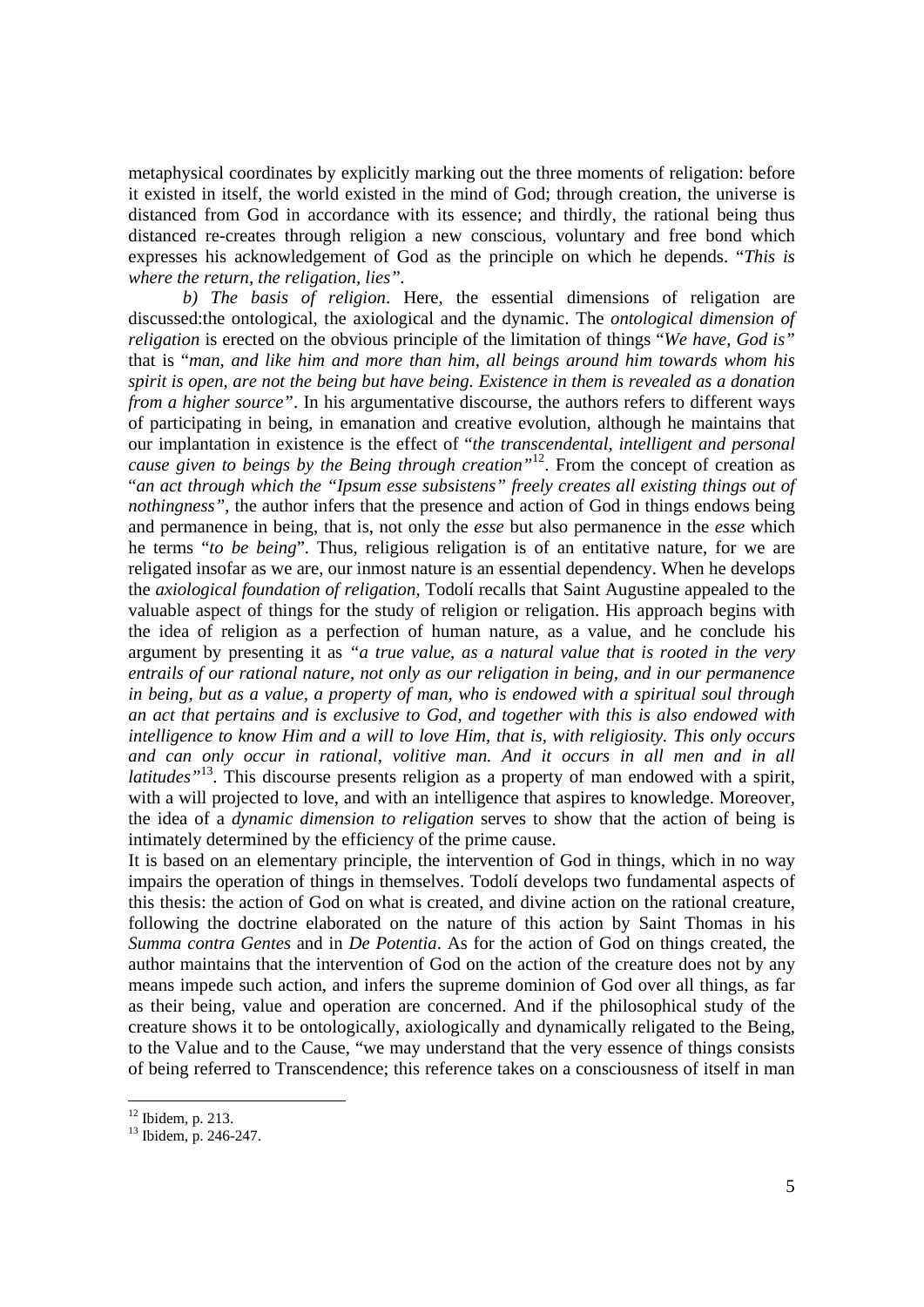and, therefore, the cosmos culminates in him insofar as the spirit returns to the Creator its creature, and directs it freely and voluntarily towards Him"14. He solves the problem posed by human liberty in divine action on the rational creature in accordance with Doctor Angélico's doctrine (I, q.106, a 2) "*as natural action follows nature and the nature of each being is given only by God, it follows that only God can directly and immediately move and change the will (...); our religation with God not only extends to our whole being, to our conservation in being, to all that there is in us of value or perfection, but within this dynamic order also spreads to all our actions, even the free ones, precisely because it causes in us the same liberty, for the reason of liberty does not exclude the reason of the prime cause, but the reason of coercion"*. 15

*c) The noetics of religation.* In this chapter, Todolí carries out dense, remarkably extensive and undeniably original research in order to offer a reasoned explanation of how we become conscious of this religation, which is specified in its dimensions of rational knowledge, wilful experience and instinctive experience of the divine. Man, on account of his condition as a rational, conscious being, is the only one who is able to know and recognise this religation and, consequently, if the seat of religion is placed specifically in man, then the scholar must take him into account in order to study the rational knowledge of God and the awareness of his religation to Him.

With regard to his treatment of the *wilful experience of the divine*, he begins his argument with the innate natural love*"of those obscure natural tendencies, of those experiences in whose entrails we find as a correlative of the same to God the only possible explanation and justification of His existence, in the same way as when we study our religation with God, from the point of view of intelligence, we also encounter God as a correlative of our insatiable aspiration to truth".* Some call this experience the *"wilful experience of God.*<sup>16</sup> The third point is devoted to the *instinctive experience of the divine*, from the point of view of human sensibility. Todolí attempts to show the influence of the instincts on religiosity. There is no specifically religious instinct, but it can be said that the instincts intervene in various ways in religion: "*if it is true that the search for God by the instincts is always a reflection of selfishness, it is also true that it has a strong influence on and value for religion in its lower stages"*. 17

*d) Religion as virtue.* If in previous chapters the author discussed the basis of the phenomenon of religion, within a triple religation of man and of his awareness of this religation, he now attempts to recreate what man's attitude to this awareness might be. From this perspetcive, religion is treated as a virtue, the intrinsic object of which is given by reverence, which although it is included in fear, it is also true that it surpasses fear through the aspect of attraction implied in the love and filial dependency ascribed to reverence. Thus understood, religion is a moral virtue which is part of justice. Todolí takes the reason for this from Saint Thomas: "*Quia vero justitia ad alterum est, ut ex supradictis patetr, omnes virtutes quae ad alterum sunt possunt ratione convenientiae justitiae annecti"* (II-II, q.80,a, unique). The basis for this springs from the essential nucleus of justice, which lies in giving unto each his deserts, ever tending to absolute equality. To define religion as a virtue, *the object of which is to render due worship unto God*, means

<sup>&</sup>lt;sup>14</sup> J. Herrero, op. Cit. P. 594.

<sup>&</sup>lt;sup>15</sup> José Todolí, *Filosofia de la Religión*, p. 272-273.<br><sup>16</sup> Ibidem, p. 338-339.

 $17$  Ibidem, p. 397.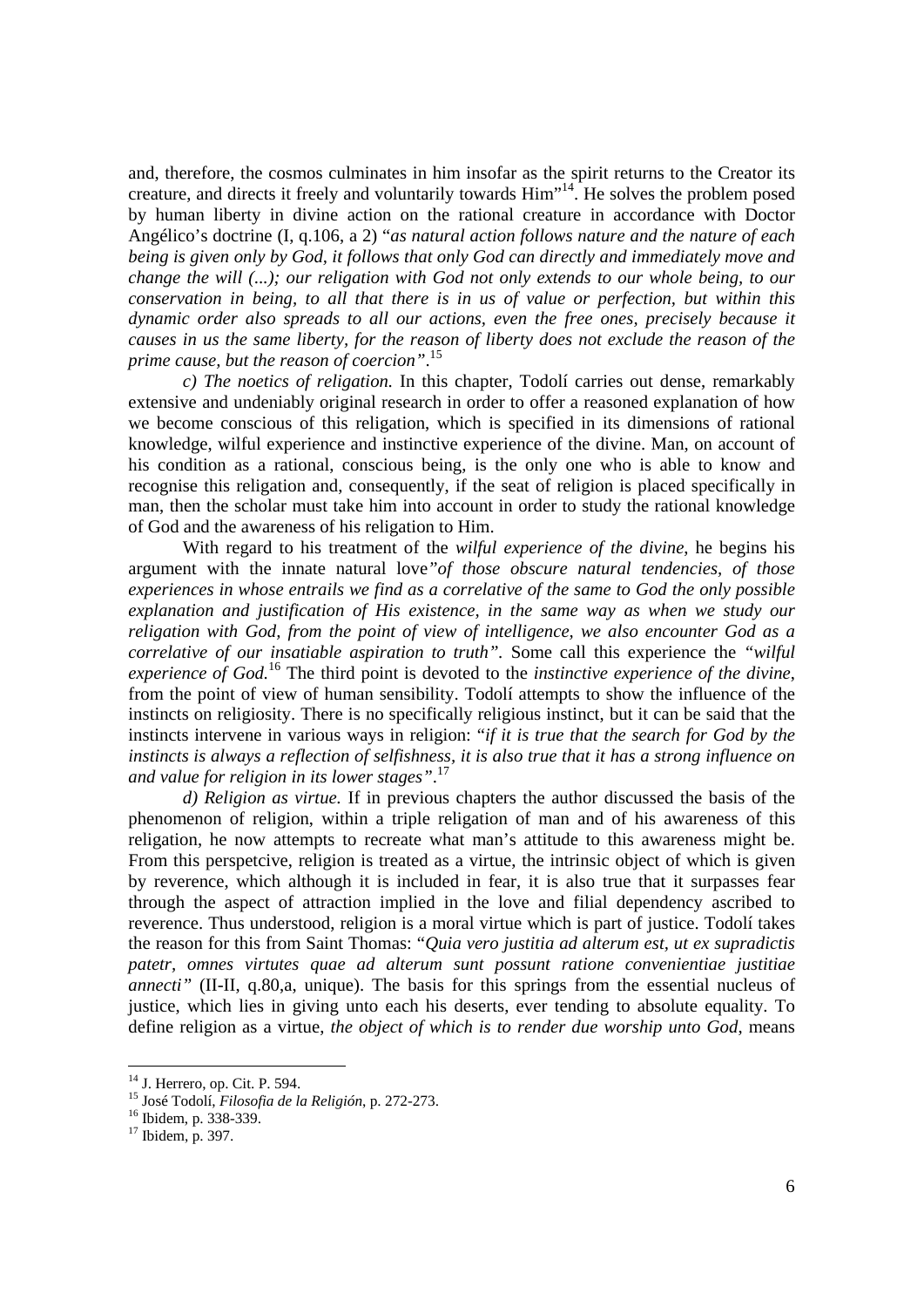that man owes special honour to God and is therefore obliged to render it unto Him. The virtue of religion poses no special difficulty as regards this debt, in which our condition sets us face to face with the divinity, although in this case, justice can never be perfect given that "*man can never offer God as much as he has received from Him, moreover because all he possesses,neither is all he can offer his own, but belongs to Him who at each moment grants it to him"*18. As regards the subject of the virtue of religion, only rational creatures can have religion, for only they can attain awareness of their religation with the Supreme Being and be conscious of their duty to render worship unto Him. Following in the footsteps of Doctor Angélico (II-II, q.83, a. 3, ad 1), the author states that the seat of the virtue of religion lies in the will, which in the same way as justice becomes "*prompta voluntas*" to give each what is his, the will is urged to render due worship unto God. Bearing in mind that the will governs the other powers as it is informed by religion, it will guide man's activity towards the Divinity.

### **5. Labour and Rationality**

In 1954, José Todolí published a small, solid book containing a deep philosophical reflection about labour and related circumstances<sup>19</sup>. This work stands out because of the clearness of its exposition, the solidity of its argument and the certainty of a coherent thinking, in agreement with the Church social doctrine. Among the foremost issues of this research are the nature, the definition and the division of labour, the duty and the right to labour and the subjective, economic and remunerating effects of labour.

 A complete analysis of all these matters exceeds the goal of this paper, i.e. contributions made by José Todolí Duque O.P to social ethics. Therefore, I am going to focus this brief exposition onto three questions: the features or characteristics of labour, its classification and the duty and the right to labour. These are essential aspects, interpreted as a threshold clarifying the nature of this reality, which in every day life appears in various different forms and with problematic implications. Nowadays, the prejudices about the nature of intellectual labour are not so spread out as to require emphasizing the differences between manual and intellectual work. Consequently, once identified the features defining manual labour, transformation, utility and obligation, it seems legitimate to extend to every kind of labour the argumentation built up to found these features, since these belong to the proper nature of the subject, labour.

*Transformation* means the modification caused in the object by means of the activity that men apply in labour, and is understood as an essential element therein. Such working activity is *essentially useful*; without this feature even the most onerous activities are not considered as "work". Hence we can infer two kinds of *utility*: "*that one included within labour's own nature, usually called production and that utility which, though not being intrinsically included within, can be useful for the users, due to external circumstances, as is the case in sports"20* . The third feature, *duty*, can be of several orders: *natural duty* inasmuch as labour is essential to living and *moral duty* when labour is imposed by an obligation or as a response to an explicit or implicit contract that mankind has with society in order to co-operate towards a common benefit.

<sup>18</sup> Ibidem, p. 443.

<sup>&</sup>lt;sup>19</sup> José Todoló, O.P., *Filosofía del Trabajo*, Instituto Social León XIII, Madrid 1954.<br><sup>20</sup> José Todolí, O.P., *Filosofía del trabajo*, p.11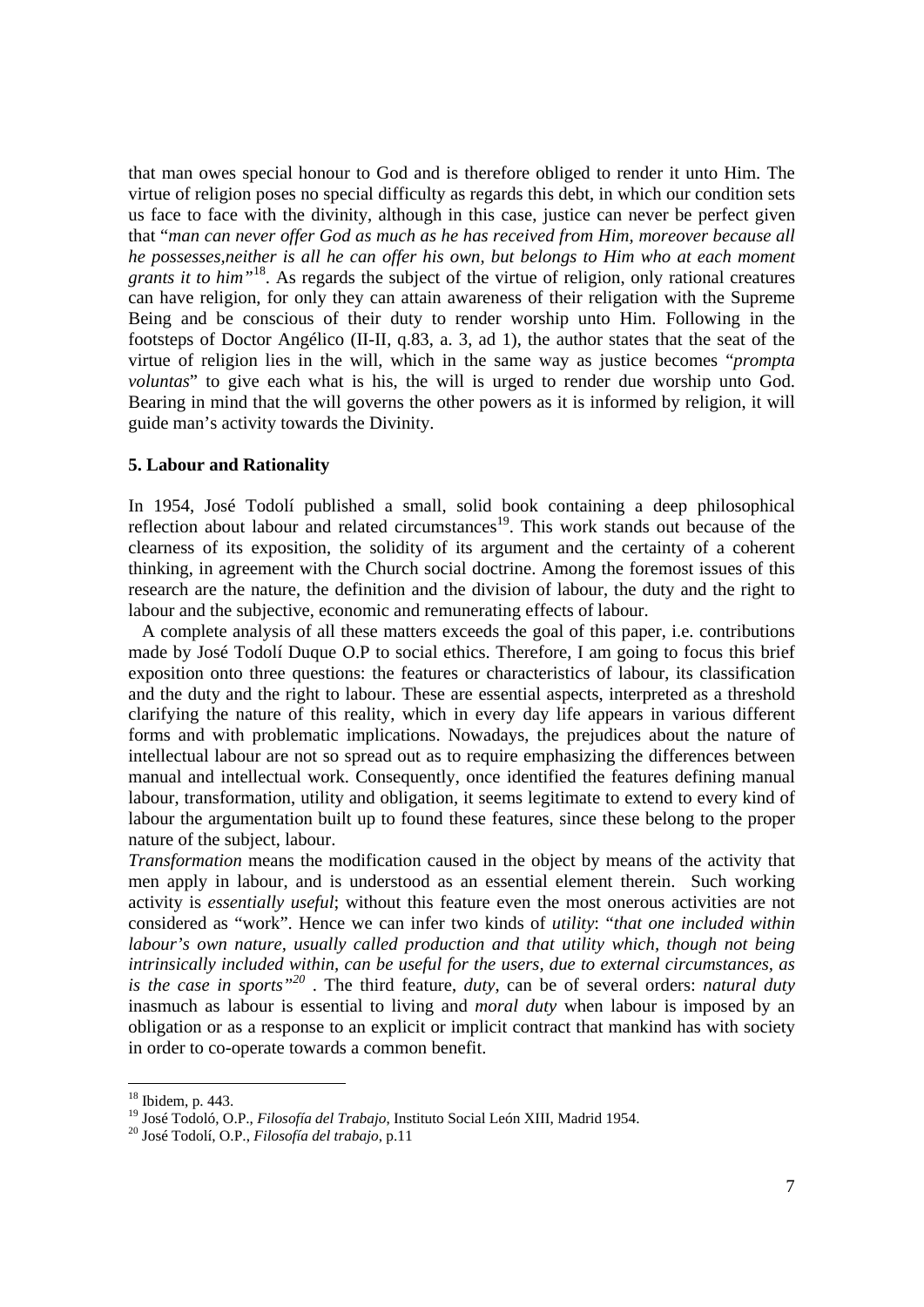The penal qualification applied to labour acquires several meanings given that at times labour becomes an actual need. In that event the effort required to achieve a goal is implied. In most cases, labour is identified with the efforts required to subsist. Such meaning is interwoven in the same terminology of labour, (in vulgar Latin *tripaliare*), in reference to a kind of tripod where horses were bounded in order to be horse-shoed. "*Labour had thus the sense of a torture rack to which man was tied up by the demands of living*". Consequently, labour presents a double penalty: "*the necessity implied in its goal and the effort demanded*  by the matter upon which effort is applied<sup>"21</sup>. From these two features we can also infer the value of labour that, "*on the part of the working subject, it is effort, tension of the being and this makes it vigorously personal and strictly qualifying; on the part of the object, it creates utility, thus acquiring a social value*" 22. In the case of the more intellectual labour, the productive effort demands a more intense rational activity and the transformation is not projected into an external object but into the subject itself, making it richer and grander by knowledge and practices. A big effort is required. In intellectual work, duty and utility "*appear with the same intensity as in manual labour, since without duty neither the engineer nor the physician nor the architect would do their job (...) and without one's own utility or somebody else's it becomes impossible or absurd. Being a less material work does not mean it is less work and even not work at all"*<sup>23</sup> Following the essential characteristics or features of labour, the author approaches a definition of labour as "*the useful and dutiful human activity"* or in a more precise way as "*the human activity applied onto a determined object, useful and required*" 24

In view of preceding typologies, Todolí develops and bases his own classification of labour, according with its essential dimension, to refer subsequently to other divisions closer to nowadays working situation. The essential division is to be made by taking into consideration the most immediate and essential criterion, which is the "*determination of the various kinds of objects towards which human activity can be directed"*. In order to be also completed, this essential division has to cover any kind of labour and consequently and a second criterion is to set "*the various kinds of working groups to which the different types of work give rise."25*

According to the first criterion is the Aristotelian division, brought up by Saint Thomas in his commentary to the first book of Politics. Starting from the principle that "*the different ways of appropriating the necessary things, in particular food, determines the different kinds of work"*, this criterion reaches the well-known, and so often repeated, classification of the types of work according to those who get food as is found in nature and those who prepare it. Todolí explores and briefly comments his own typology of work, similar to the classic one but more complete: jobs orientated to *simple harvesting*, because hardly any industry is involved, as it is said by Saint Thomas, *"non laborant sed adquirunt cibum"* (hunting, fishing and shepherding). The *civilizing works* are constituted by a sort of *activities*, more propitious to the progress of human civilization and they require an actual presence of intelligence and a more extensive permanence in work. This category would be integrated by *economic works*, which tend in the short term to the acquisition of material

<sup>&</sup>lt;sup>21</sup> José Todolí, O.P., Filosofía del trabajo, p. 17

<sup>&</sup>lt;sup>22</sup> Borne E. & Henry F., *Le travel et l'homme*, Paris 1937, p.135.<br><sup>23</sup> Jesé Todolí, O.P., *Filosofía del trabajo*, p.22.<br><sup>24</sup> José Todolí, O.P., *Filosofía del trabajo*, p.24.<br><sup>25</sup> José Todolí, O.P., *Filosofía del tra*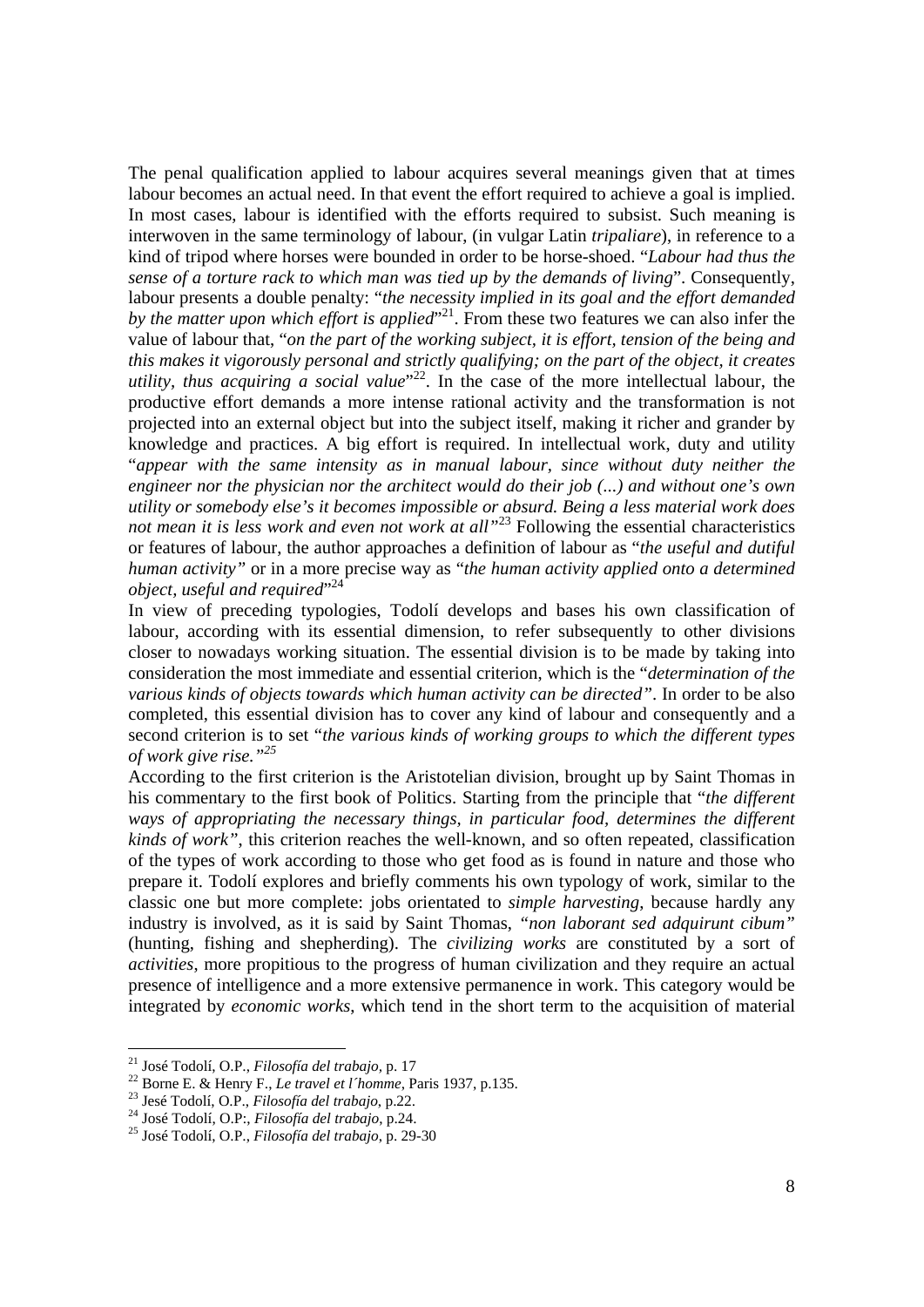goods (extraction and production activities, as well as transport and commercial ones), *organizing works* encompassing to a large extent the activities related to public services, and thirdly *moral works* or the set of activities directly orientated towards "*the perfection of our own personality – e.g. education- and those that introduce the person into social life"* e.g., salaried work expressed in a free, standard contract, through which activity is performed in exchange of a retribution. Finally, *intellectual works* are a last kind of work whose proper aim is the development of intelligence, the pursuit of truth, the creation and elaboration of science and the management or government of human activity<sup>26</sup>. These works correspond to the kind of specific activities nowadays called knowledge society and identified by Daniel Bell as the activities of the quinary sector: investigation, politics, health, etc. $<sup>2</sup>$ </sup>

Another aspect, to which the author gives a decisive importance, if considering the serious and conclusive arguments offered, is the right to work. When treating this question, three dimensions are discussed: the duty of work, the right to work and who is entitled to this right. As for the first question, i.e. the duty of work, reasoning develops in a three-folded level: ontological, ecological and moral. In the first level labour is viewed as the primary obligation, since it is identified with the need to assist to the own perfection, in order to develop human potential, "*in order to reach the plenitude itself of one's being"*. The task starts out from the initial poverty situation in which man comes into being *"tanquam tabula rasa in qua nihil est depictum"*, until the perfection of economical, moral and intellectual perfection that man is capable of accomplishing.

The second reasoning, the duty of filling one's life, constitutes, in my opinion, a most interesting argument of ecological kind, though the author does not use this term. As the last and most excellent link in the chain of living beings, man combines the beauty and the greatness of all living creatures preceding him in the evolutionary sequence. On the other hand, over the human being falls the unavoidable duty of recreating life with the greatest plenitude of beauty, perfection and excellence man is capable of, in accordance to the extraordinary heritage received. Only by means of this full recreation of life that man can do, the preceding, more imperfect beings will be rewarded, but with a potential perfection made real by human beings. The third reasoning refers to the need mankind has of rewarding society for the immense opportunities puts at its disposal. "*Nobody fails to understand the unfairness of social parasitism, the fact that someone might take advantage of social welfare without contributing*". This social duty of working is clearly stated in the Human Rights Universal Declaration, in the constitutions of the most advanced nations and in the Catholic Church's social doctrine<sup>28</sup>.

According to the foundations of the personal duty of working, imposed by nature and echoed by the most diverse national legislations, "*it corresponds and follows the natural right of each individual to get from work the means to provide to one's own life and to the life of one's children: so lofty is ordained the empire of nature towards the conservation of mankind*<sup>229</sup> Consequently the existence of this natural right can be established, for the same reasons aforementioned. Now, in the case of economical work this natural right can be

<sup>&</sup>lt;sup>26</sup> José Todolí, O.P., Filosofía del trabajo, p.34-48

<sup>&</sup>lt;sup>27</sup> Daniel Bell, *Reflexiones al final de una era*, Claves, n°68, December 1996, p.6.<br><sup>28</sup> José Todolí O.P., *Filosofía del trabajo*, p.51-57<br><sup>29</sup> Pio XII, *Discurso de conmemoración del 50 aniversario de la Encíclica Re*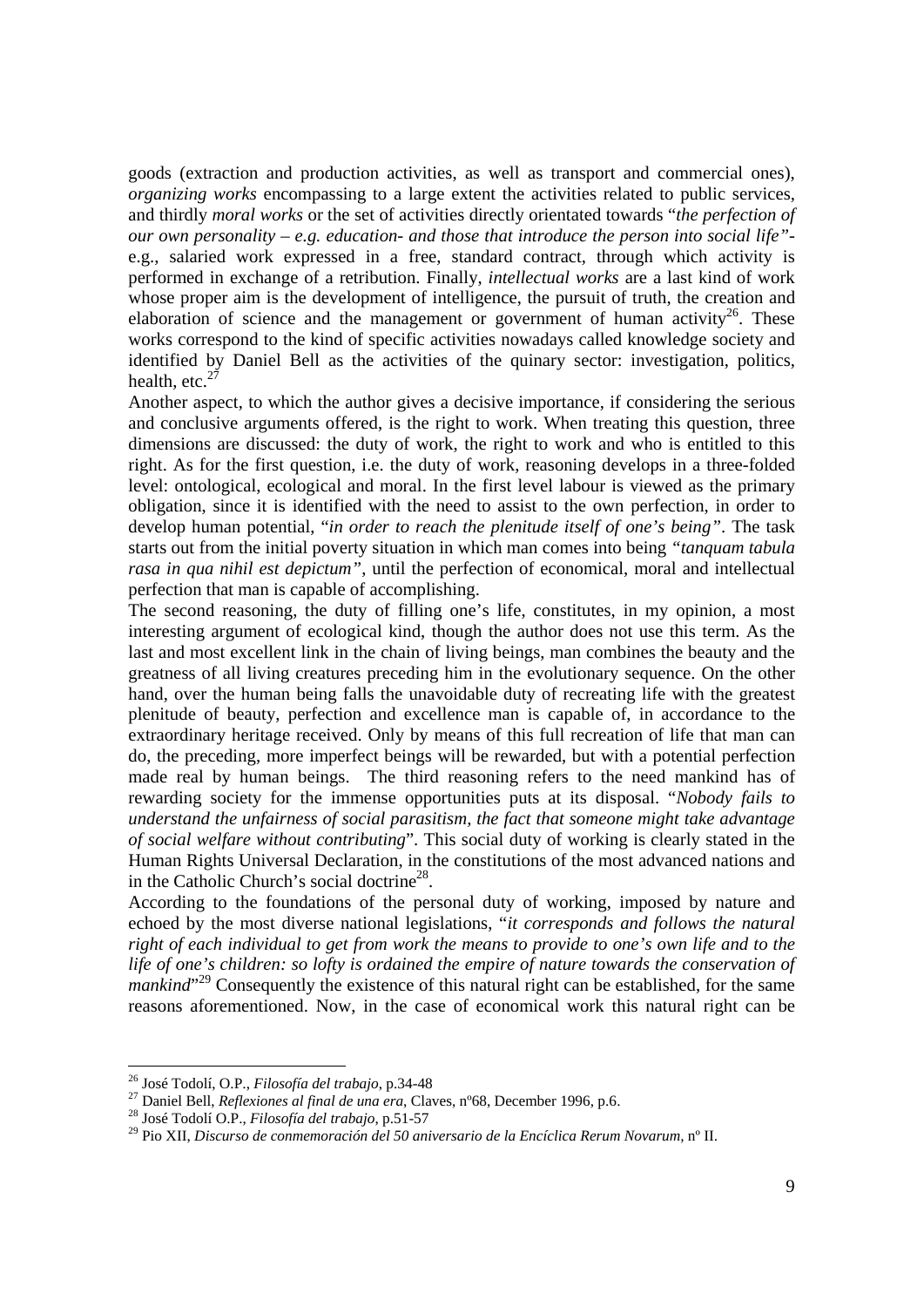stated not because its inner consistency but because it is based upon the right to living, since for most human beings work provides for their lives.

As regards the determination concerning onto whom falls the right to work ,i.e., "*who has the duty corresponding to this individual right?*" Todolí offers a suggestive answer in correspondence with the tradition of the Church's social doctrine: "*firstly this duty falls on property, but not as something liable to distribution, but as source of possibilities to use work and to favour social welfare (...)secondly it falls on the state (...)which is commissioned to look after the common wealth, getting its benefits distributed among all members of the community, not because of distributive justice, measured by the value or efficiency of each individual contribution, but according to social justice, which looks at community life and at the task imposed upon each one of the citizens*" 30*.*

The study of labour from a theological perspective allows a new insight into its nature. Mankind, through rational activity and free from work, joins, as second cause, to the great task of completing his own perfection and the perfection of things made, completing the proper work of creation, being thus "*labour a continuation of the work of creation and man is its fulfiller*". A second theological aspect of labour focuses on the study of profession and professional vocation, through which Providence prepares us for carrying out our destiny through work. "*Our destiny is forged among the things, by labour. But not in a disperse labour, since our life has a final destination, our way towards this destination has a road too: our profession*". Lastly, the social value of labour in the supernatural order offers to the author the opportunity to defend labour as a source of every perfection: " *All the process from the pure possibility, so worthy and lofty as we want to suppose it to be, when man is born, up to the perfection of one's personality such as one creates it, taking always into account God's assistance, results from man's labour. One sanctify oneself in one's job with things, in one's daily work*" 31

With these notes about the interesting book *Filosofía del trabajo*, I have attempted not so much to make a summary, though brief in its contents, as to unveil some of the aspects that seem more interesting to me as well as more able to stimulate the reading of the book, so successful when published.

## **6. Towards a humanistic concept of the common good.**

Fifty years have gone by since the publication of "*El Bien Común" (The Common Good*<sup>32</sup>, but the work has lost none of its freshness. In our times of economic globalization, when states and nations are trying out new modes of organisation, a reflection on the common good cannot be ignored. It is a matter of inevitable repercussion on political practice, its doctrinal solution taking on greater transcendence as it affects relationships between the state and the human being. Questions concerning the "end" of politics and the "means" to achieve it, are fundamental and are approached by Todolí with "Carthesian clarity". These matters have never been definitively solved and in them, philosophy, by orienting their ultimate basis, now takes on an undeniable social relevance.

After the long sojourn of the most violent catastrophes and the different totalitarianisms in the old Europe of the 20th century, current man seems to be awakening

<sup>&</sup>lt;sup>30</sup> José Todolí, O.P., Filosofía del trabajo, p.66.

<sup>&</sup>lt;sup>31</sup> José Todolí, O.P., *Filosofía del trabajo*, p.77- 93.<br><sup>32</sup> José Todolí, *El Bien Común*, "Luis Vives" Institute of Philosophy, Madrid, 1951.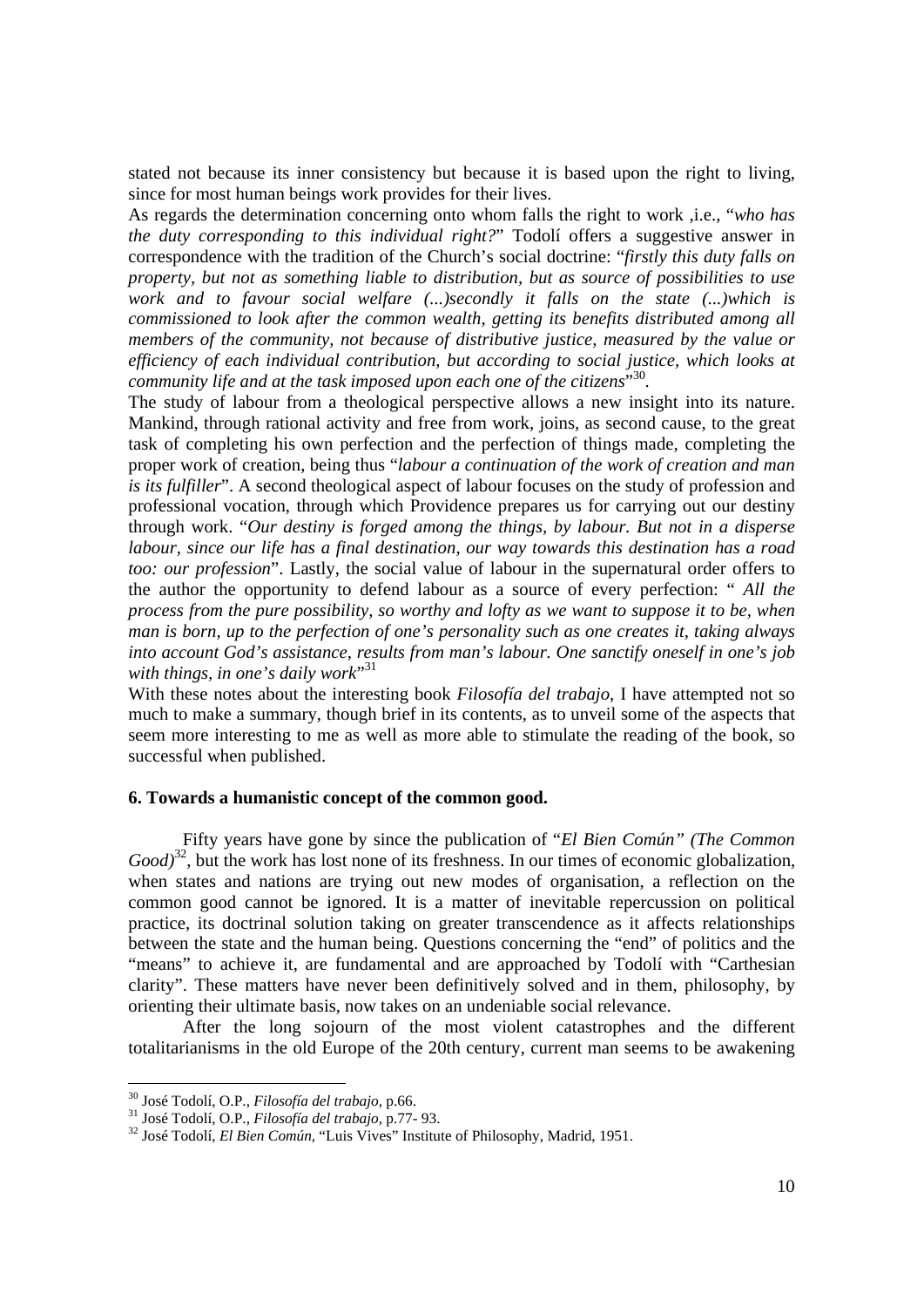from his long dreams of misguided emancipation, generated on the strength of diverse rationalist and irrationalist philosophies, which act as a pretext to deny the dignity of the human being, to disintegrate his morality, to devalue man in himself and to enthrone class, race, the State and at times, Society in their place. Todolí puts forward the need for the return of man, giving priority to the nature and dignity of the human being and then to the nature and supremacy of the common good in society. It is indispensable to correctly think out the relationships between these complex realities, in order to achieve an authentic legitimation of the relationships between the individual and the State, in the purest style of the old European Christian tradition, in the firm conviction that the truth never expires, neither is it corrupted by time. Contingent situations may change, but not the nature of things.

As against the predominant systems of capitalism and Marxist materialism (the fall of the wall of Berlin was not yet in sight), the author advocates Christian Humanism - the socio-political thinking inspired by the social doctrine of the Church, initially expressed in Pope Leo XIII's Encyclical "*Rerum Novarum"*, "*the principles of which, taken from the New Testament, from natural law and from Saint Thomas's broad conceptions, are in accord with neither system but at all times endeavour to safeguard the dignity of the Person on the one hand and the rights of Society and the State on the other"*33. At the outset, his doctrinal framework has an elementary contents, "*neither society nor individuals are realities made up of just pure matter or pure spirit, neither can they be reduced to a purely sensitive or purely spiritual knowledge*<sup>34</sup>. As regards his procedure, he follows the Artotelian-Thomist pattern of abstraction. The starting point should be the being, the concrete instance, the person, society, the common good, to then abstract by using the basic principles of reason.

*a) The nature and dignity of the Person.* In his conceptualisation of man, Todolí attempts to overcome ancient and modern dualisms by returning to the more classical, profound thinking of Saint Thomas, in which man is a horizon where the spiritual and the material meet and become defined as a unitary whole: "*We therefore possess a single, one and only, spiritual and profound, centre, incarnate in matter, or a spiritualised matter, the "I", the human person, which is the principle of being and the operation of same, which will not permit any ontological distinction between individual and person in its substantial unity*<sup>35</sup>. Thus, the error of materialism and the idealisms of all times are overcome. In fact, man should be taken as a unitary whole endowed with an ensemble of properties. On account of methodological demands, the author reduces the dimensions of the person to three basic ones: the person is free, perfectly sui juris, and has a being and operation that are independent, whilst other beings, "*rather than moving, are moved";* the person also appears as *"a subject of rights and duties"*, that is, *one who enjoys the power to do certain things and leave others aside, which in themselves are indifferent.* The human person, although free, "*is essentially dependent"* and "*must abide by the laws of nature"*, and is therefore the subject of merit and demerit and hence of reward and punishment. From the global perspective, he defines the human person "*as a subsisting individual substance endowed with consciousness and self-control who, through knowledge of truth and love of* 

<sup>33</sup> José Todolí, *El Bien Común*, Madrid, 1951, p.10. 34 Ibidem, op. Cit., p.19.

 $35$  Ibidem, p. 31.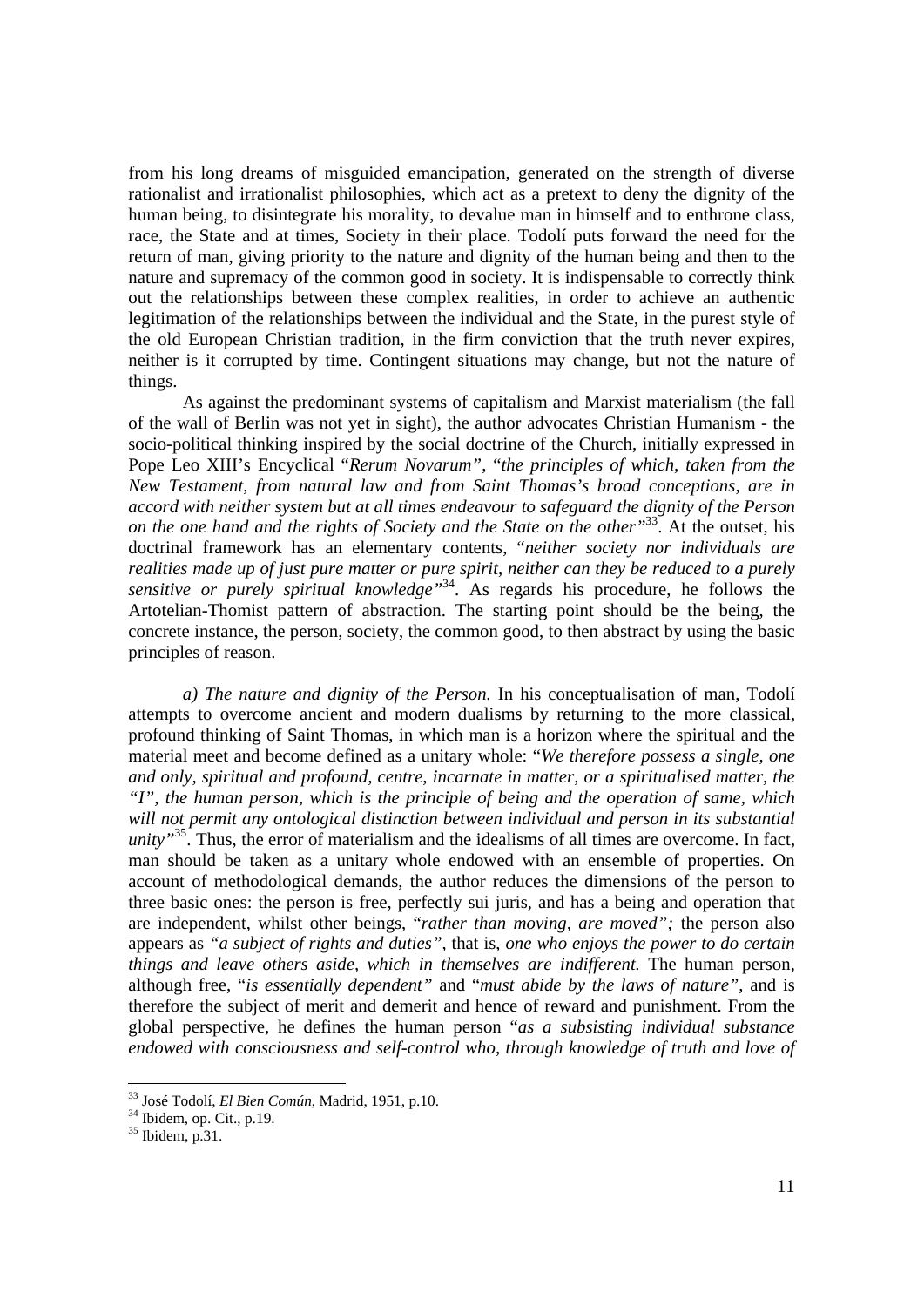# *good, tends towards his own perfection in intimate union with the Absolute Being"*36.

Man thus understood is not a Leibnitzian monad enclosed within himself , but open to the exterior, organising himself within three types of relationships: of subordination to God (man is a divine creature and tends towards God who is his prime and final cause); of superposition over inferior beings (the goods of the world are not sought for in themselves, but as instruments to attain man's goal); and of social cooperation with other men to attain certain goals (the common good) $37$ .

*b) Society and the supremacy of the common good.* Within the relationship of social cooperation for the attaining of certain goals, Todolí marks out two types of society: the perfect society (which cares for the individual's overall good), and the imperfect one (partial goods). Perfect societies are the Civil Soiety (the State) and the Religious Society (Church), which care for two different types of values: those which concern man's relationship with divine transcendence and those which concern his relationship with his fellows. The aim of the Civil Society is the common good (material), that is, social justice among men, whilst the aim of the Religious Society is the private, transcendental good (spiritual), to which all men tend individually. The two types of aims or goods are not opposed to each other but subordinate to and cooperate with each other - with their own means and organisation - in the fulfilment of the destiny of man. Consequently, only the superiority of the common good over the private good is relative, for the rights of society may clash in a first limitation in the rights of the human person<sup>38</sup>. For there to exist a society, there must be unity amongst its members with a view to a certain goal; in order for the goal to become a common goal, there must be an ideal able to engender an awareness of the "we"; two other elements are also required: authority to preserve the unity and organisation to carry out the ideal of the common good. For Todolí, the basis of society, that which gives it unity and consequently constitutes society "*is common consent on a common ideal".*

Yet, what does this common ideal, this common good, consist of? The author puts forward two prior assumptions: the common good is formally different to the private good on account of its volume or extension, it corresponds to a different reality, and the sum of the goods possessed by the individuals who make up this society is also different, for it is of a different nature. He takes the second requisite from Saint Thomas (II-II, q 64, a.2) and points out that "all members of a society become part of the common good as part of a whole", although in order to avoid confusions, the author recalls that only the person is substantial, whereas "the whole", society, is not a substantial whole but a relationship of order in which each unit has its own being, its own dignity, but adds an order to its ontic reality in relation to others<sup>39</sup>. On the strength of these conditions, Todolí formulates the contents of the common good in Merkelbach's terms: "*The common good is temporal common happiness, that is, the perfect sufficiency of life, duly subordinate to eternal bliss, human good living or the harmonious plenitude of human goods, human goods in their plenitude and, according to the proportion needed by human nature, the perfect good that* 

 $36$  Ibidem, p. 42.

<sup>37</sup> Ibidem, p.32.

<sup>38</sup> C. Láscaris Comneno, *Comentario sobre El Bien común,* in Rev. de Filosofía, no. 40, "Luis Vives" Institute of Philosophy, Madrid, 1952, year XI, p. 369.

<sup>39</sup> José Todolí, *El Bien Común*, p. 57-77.x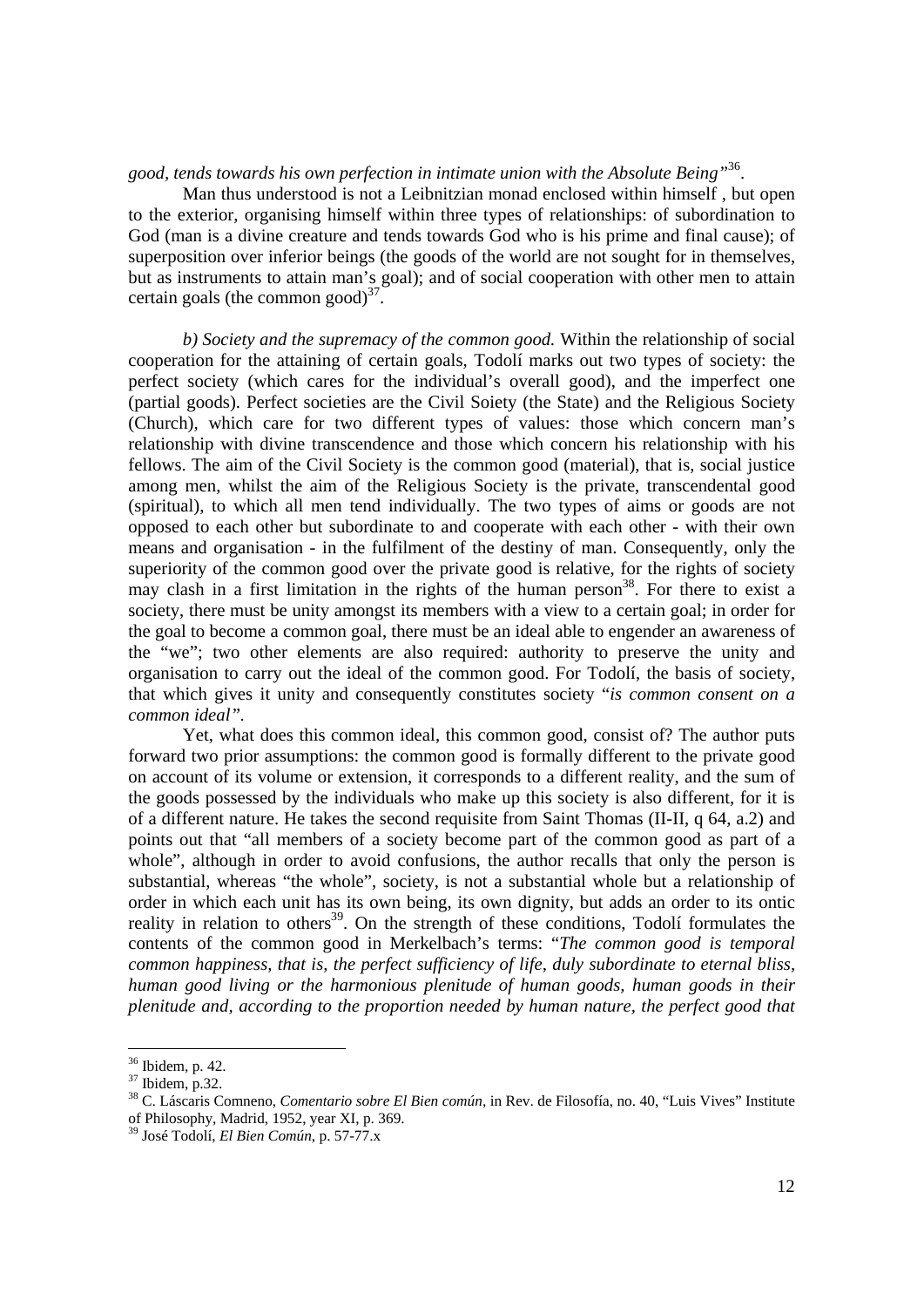*can be attained in this world"*40.

*c) Individual and State.* Within the framework of the fulfilment of the common good, the realtionships between the individual and the State should be guided by the forementioned principles, and are shaped by the application of same. If the aim of the State is to attain social justice, the means to achieve this is the law, positive law and, consequently, the relationships between individual and State are determined by the law. As for the limits of the State, Todolí posits not only those imposed by law, but also those offered by the human person (Saint Thomas, I, Polit., lec. I) insofar as man is the depository of unrenounceable values and rights. The State has a sphere of competence which is its own and which entails economic or material security and values, whereas other spheres of values such as religious, moral or cultural values are values of the spirit and as far as they are concerned, the task of the State must be indirect and mediate, for they surpass its natural function of operation. In order for man to fulfil himself, the State must at times make sure that a series of conditons are favoured to make the attainment of religious, moral and cultural values accessible, and if necessary, defend them without this implying a direct intervention in same<sup>41</sup>. This approach, at the beginning of the 21st. Century, is quite acceptable to man, but during the fifties in the 20th. Century, in the midst of collective intoxication, it was unintelligible to many and perhaps even suspect.

Economic values are the ambit of competence which pertains to the State, although this does not mean that the action of the State is reduced to the merely economic. It is the right and duty of the State to achieve social justice, that is, to guarantee a minimum of security for peaceful co-existence and for the economic welfare of all citizens by means of positive law and coaction. This means ensuring the freedom of citizens, for "*he is not free whose arms are unbound, but he who lives in such conditions as to be the slave to nothing. And poverty is slavery (...). The person's dignity demands the intervention of the State to free him from this triple bondage of ignorance, vice and poverty"*<sup>42</sup>*.* R. Larrañeta makes similar statements when he says that the growth of social inequalities narrows the spaces of liberty and means that such a community "*has not reached its peak of liberty, is not altogether free"*43.

Todolí ends his dense work by offering a sort of political programme which the perfect State should follow in the search for and defence of the common good, valid both then and now in the so-called age of economic globalization: "*The State should watch over the working conditions of same, respect for the dignity of the person, salaries, social justice by both workers and employers so that, if justice reigns, peace may reign everywhere in the peace, security and wealth that make up the material common good, which in turn prepares the common good in all orders. It should favour private enterprise, small industries which both protect the small company owner and favour work for all. The agricultural smallholding. Agricultural initiatives. It should organise, wherever they are missing, those industries which favour the economic welfare of both individuals and the nation. Above all, it must work for both capital and companies to contribute to the common good, thus being* 

<sup>40</sup> Merkelbach, *Summa Theologiae Moralis*, vol. ll, nos. 265. 41 José Todolí, op. Cit., p. 107-115.

<sup>&</sup>lt;sup>43</sup> Rafael larrañeta, *Tras la justicia. Introducción a una filosofía política*, San Esteban - Edibesa, Salamanca 1999, p. 146.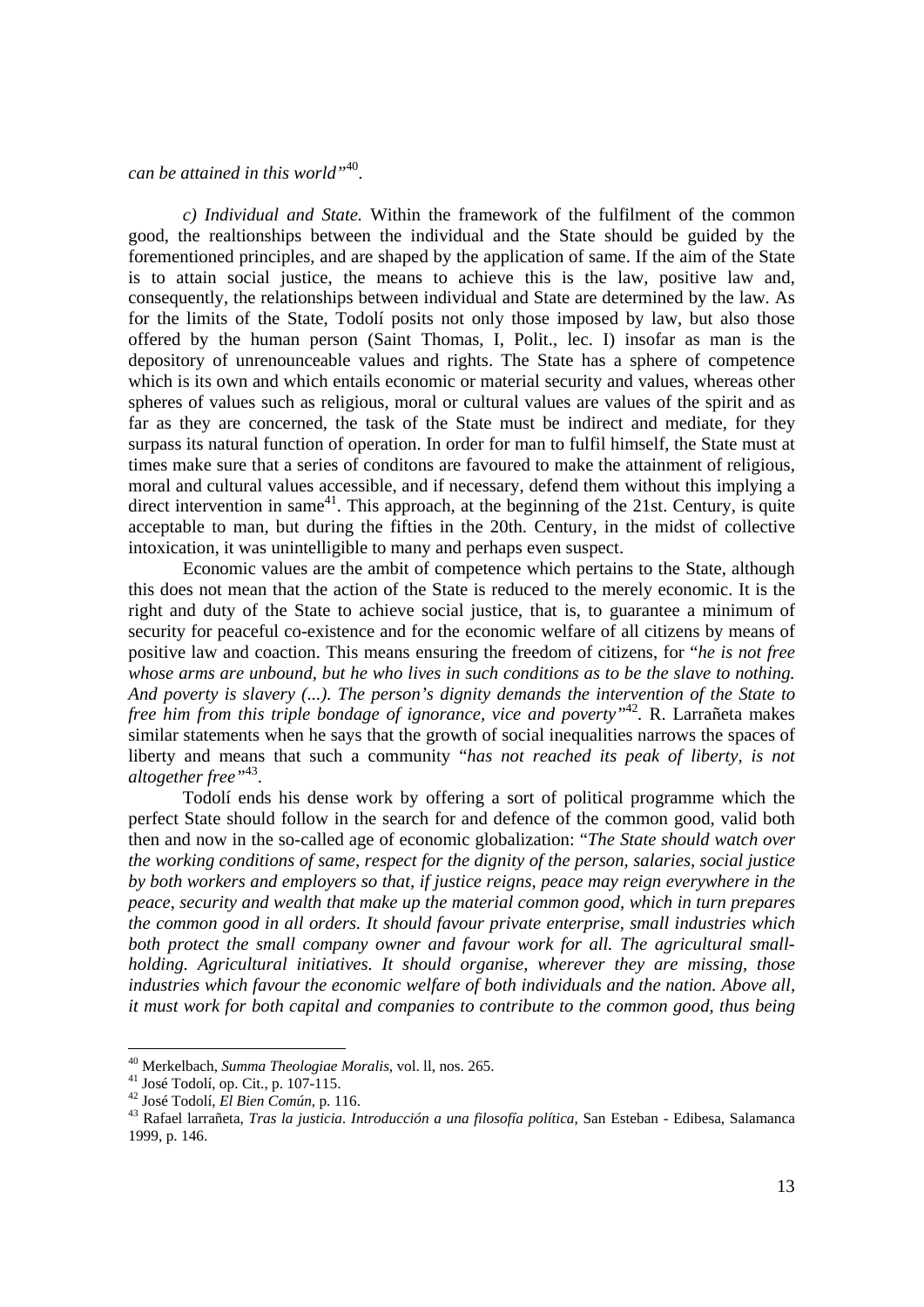*the true architectural mind of the country that, without intervening in or disrupting things in themselves, orders all of them to fit its own aims, defends them and supports them by daily contributing to improving them to their greater prosperity"*44.

One can say of this work of Todolí's that it is a valuable contribution to centering the question of the common good, whereas he avoids the extremes of either individualism or collectivism. If offers a brilliant, orderly and Carthesian philosophical reflection, faithful to Catholic social doctrine and does not confuse man's ultimate goal with the fulfilment of his temporal, immediate good.

#### **7. Other doctrinal matters of a moral order.**

Certain matters of a moral, theoretical or practical order are mentioned below, whereas others of equal interest are omitted, such as *El Mal Moral (Moral Evil), Ética de la investigación científica (The Ethics of Scientific Research), Palabras mágicas (Magic Words),* in which, in the light of the teachings of John Paul II's Encyclical *Solicitudo rei socialis,* Todolí re-interprets the key words *development, solidarity, conversion* and *communion*, and an extensive chapter on *The moral dimension of man* which is part of the book *La Filosofía en el BUP*, in which, as J. Cordero<sup>45</sup> has quite rightly pointed out, his approach to the authentic contents of morality attains a singular depth. I merely intend to mention certain landmarks in the fertile and varied work of Todolí, as a master of healthy Catholic doctrine, to which he always lent his talents - which were many - and his efforts which always reached beyond his own possibilities.

*a) An approach to the ethics of transplants.* Throughout five dense chapters, Todolí re-elaborates some of the most important moral aspects entailed in medical transplant operations<sup>46</sup>, shedding light on the application of moral principles to transplant operations, to the extent that the scientific data of the time allowed. During the sixties, transplants were a novelty that had not been solved in the moral ambit (two prestigious authors on moral knowledge, A. Peinador and B. Häring maintained opposing views), and this meant a veritable challenge to experts in this field. The book begins with a description of certain essential principles: as far as the phenomenon of grafts and transplants in themselves is concerned: morality "*has encountered no problem"*; man is not the master of his life, "*not even the administrator of same*"; the author has no doubt that the surgeon, in his specific activity "*must defend life wherever it may be and to the very end";* not only with respect to his deontological codes, but rather for reasons of a theological order, *"the value of an instant of life in man, from the point of view of his future salvation"* is incalculable; finally, it should be borne in mind that the human being alone is part of society "*both in a functional sense and in that of finality"*; consequently, "*society has no right over the life of the individual*<sup>47</sup>. With respect to the transplanting from one living human being to another of those organs which are paired in our organism, Todolí, puts forward what in the sixties was a very modern thesis: "*In my opinion, it is not only a sign that one possesses exceptional sentiments, but even in certain circumstances could be considered as something* 

<sup>&</sup>lt;sup>44</sup> José Todolí, El Bien Común, p. 127.

<sup>&</sup>lt;sup>45</sup> J. Cordero, *Ética y Sociedad*, Editorial San Esteban, Salamanca 1981, p. 68.<br><sup>46</sup> José Todolí, *Ética de los transplantes*, Editorial OPE, Villava, Pamplona, España, 1968.<br><sup>47</sup> José Todolí, *La ética de los transplan*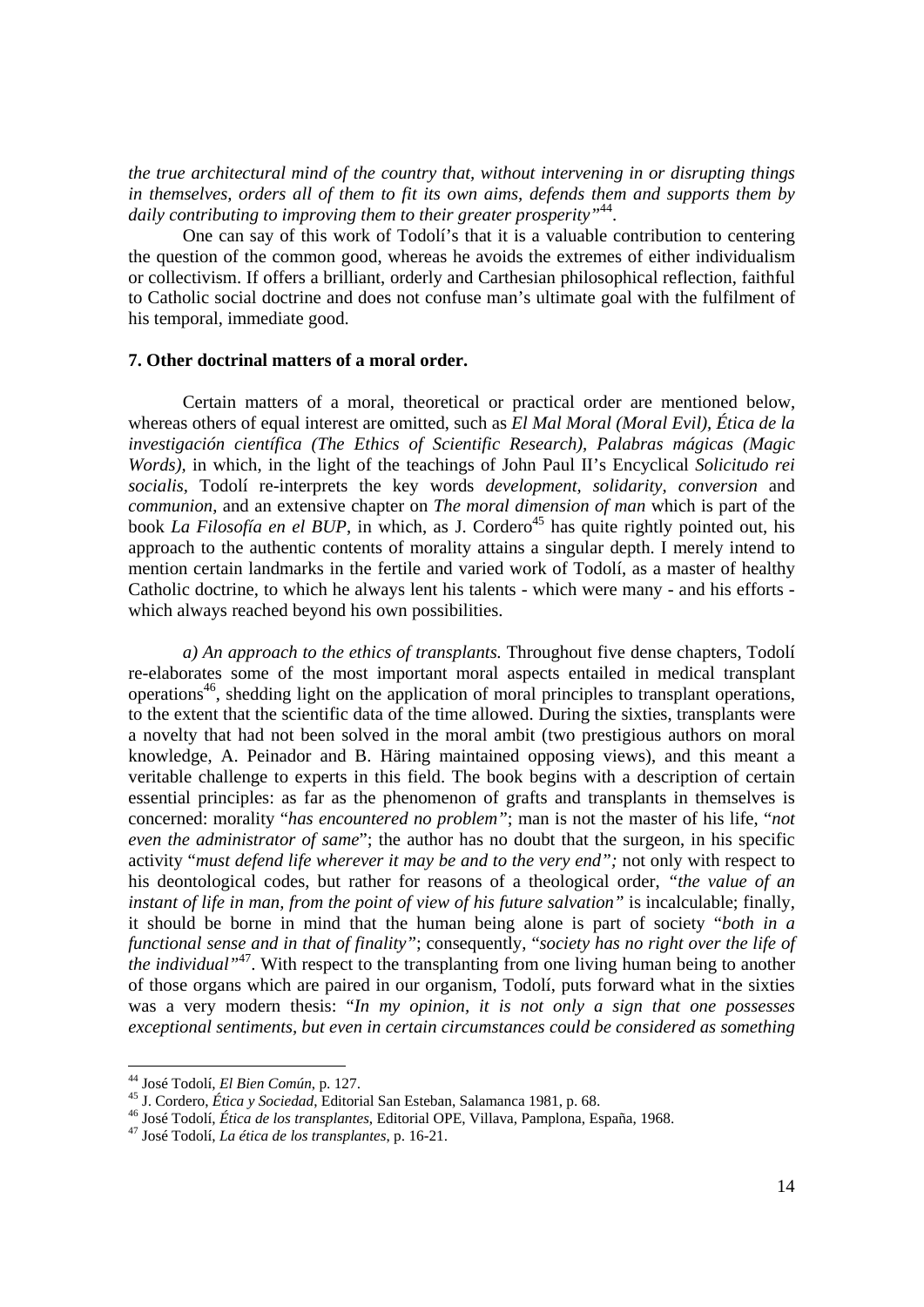*objectively normal, that a person should, for serious reasons, sacrifice an organ which is not indispensably vital to him*" 48.

His reflection is carried out in the light of the principle of an action with a double effect: the intention in the transplant is good and praiseworthy (it saves the life of a sick person). The removal of the organ to be transplanted from the donor is not essentially bad and consequently, if there is sufficient reason, the donation can become a good, and even heroic, action: "*the removal of the organ is not morally bad except when it is not justified, for there are occasions when it is, on account of the principle of the whole, as in the case of the amputation of a leg because of gangrene*<sup>149</sup>. The good end is pursued not through a moral evil but through a praiseworthy act. It is not a case of a double moral action, but of a morally unique action.

In the case of heart transplants ( the 2nd. Of January, 1967, Dr. Christian Barnard carried out the first heart transplant in Cape City, South Africa, and this book was published on the 23rd. of April 1968), Todolí gives a prior detailed descriptive study to then consider the matter from the perspective of the sick donor for whom all hope is lost and that of the clinically dead donor. Morality responds negatively to the possibilities of transplants in these situations, because the donor is really alive. On the other hand, in situations in which the donor is mechanically maintained alive or in that of a dead person whose heart can be re-animated, "*morality leaves the way open to this type of operations"*. This poses two problems from the point of view of the receptor, "*that of the risk entailed in the operation and the moral certainty of success that both receptor and surgeon should feel"*. As for the risks entailed, scientific theory and practice are achieving satisfactory results in certain cases. Thirty years after that 2nd. of January 1967, the life of transplant patients has been prolonged by up to tens of years. With regard to the other problem, that of the moral certainty of the receptor and the surgeon, there are doubtless many uncertainties and insecurities, but when "*it is morally certain that if it is not done, the death of the patient is even more certain"*50, it would seem that there is no moral obstacle to the operation.

*b) Moral consciousness and the science of sociology.* Three aspects are the object of rigorous reflection in the lecture delivered by Todolí in the "John Paul II Chair" on moral consciousness in the light of the assumptions of scientific sociology<sup>51</sup>, upon the occasion of a seminar on religious practice in Spain. In the first place, Todolí vigorously argues against the positivist sociological approach that reduces moral consciousness to a mere "*social pressure"* or "*collective consciousness"* (E. Durkhein), for this doctrine "*condemns the individual to a repulsive conformism"*, and contradicts empirical evidence of the existence of rebels and reformers who "*break with the course of history and society"* and whose presence would not be possible if one accepts the Durkheimian sociological approach. It is likewise questionable,under sociological assumptions, that society is shaped "*through the heroes which it itself creates"*, or the geniuses who, independently of society, are the protagonists of social action. He concludes his argument by saying that "*moral ideas are* 

<sup>48</sup> Ibidem, p. 33-34.

 $49$  Ibidem, p. 41.

<sup>50</sup> Ibidem, p. 70-77.

<sup>51</sup> José Todolí Duque, O.P., "Sociología y moral" ("Sociology and Morality"), in *Sociología de la Religión y Estructura Social de España*,, in the Institute of Applied Sociology, Madrid, Spain, 1971, p. 201-214.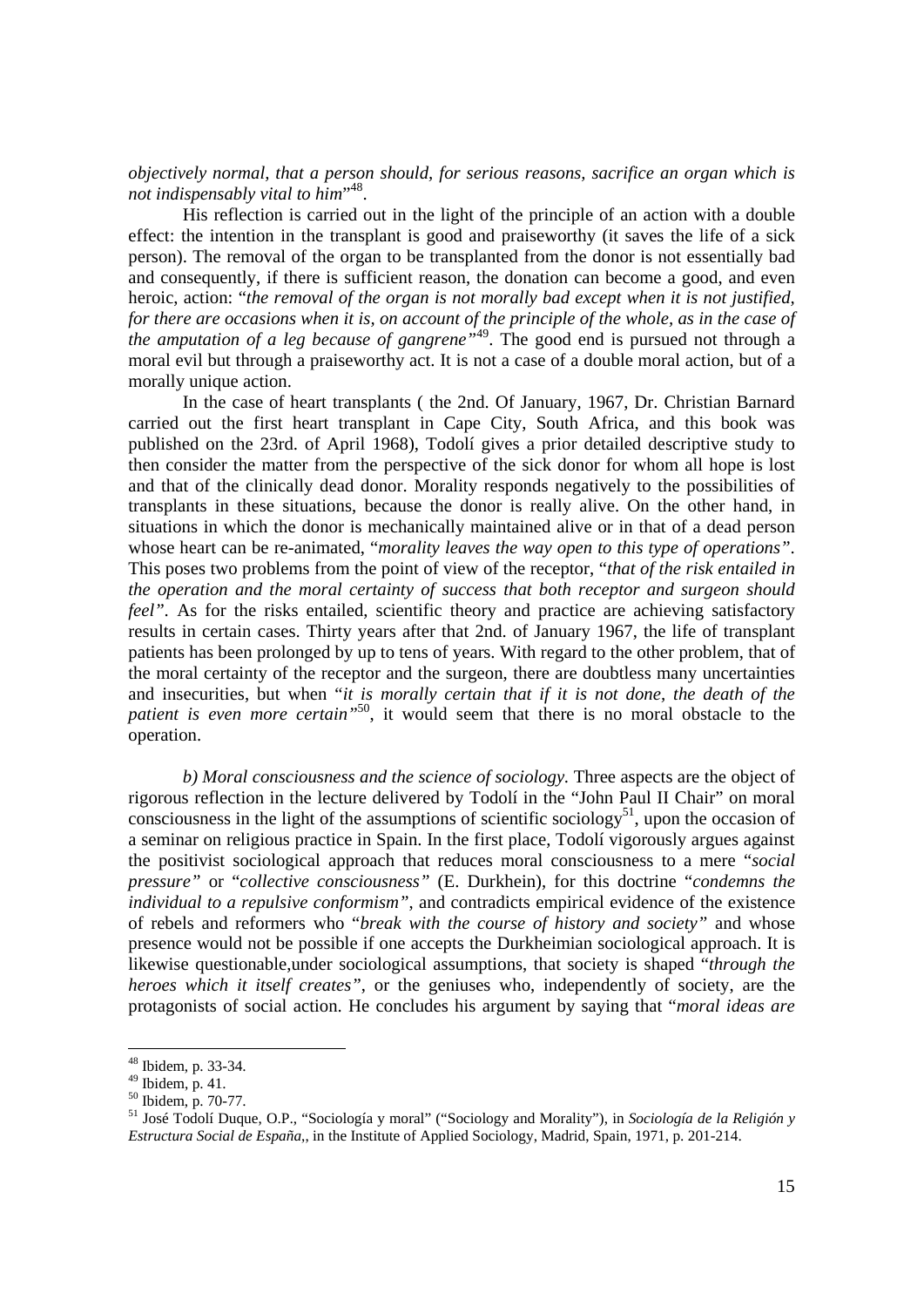*not created by society but its customs and habits are the right means for them to either develop or fade and die."* By formulating a positive argument, Todolí places the origin of moral consciousness in human nature*.* By necessary logical implication, certain tendencies are imposed more out of need in the ambit of liberty, in which "*the original tendencies do not show how to be but how one should be, in order to enlighten behaviour"*, that is, the most original root of moral consciousness does not lie in society but in "*those quasi-innate judgements, whose practical reason are held as experiences rather than logical formulations".* Todolí explicitly acknowledges social pressure, although he gives it a different nuance with respect to the individual who is able to withstand it in accordance with the development of his personality, thus opening up possibilities for the hero and reformer, to make change and social order compatible<sup>52</sup>. He rejects that sociological reductionism whose aim is to base moral consciousness on one single factor - this moreover of an exogenous nature - such as social pressure. Consciousness is shaped and its contents nurtured by diverse heterogeneous elements, some of them endogenous "*natural principles or the individual's biological disposition"*, and other obviously exogenous elements absorbed from the family and social, economic and working, cultural and political environments, in which the individual is imbricated throughout his life.

*c) A diagnosis of faith and morality.* In this article, Professor Todolí starts with the situation of religious and moral crisis<sup>53</sup> that affected Spanish society in the seventies. He elaborates his analysis on the strength of the data given by the science of empirical sociology, capable of researching and diagnosing Spanish society with sufficient methodological rigour. In his attempt, Todolí explores the deeper strata that transcend sociological analysis to mark out a set of tendencies and thus make the situaiton more intelligible. Coinciding closely with the speech delivered by the Cardinal Primate of Spain at the closing ceremony of the Week of Theology held in Toledo in 1971, Todolí marks out "*confusionism*" as the prime cause for the general moral scepticism and loss of faith. The origin of such confusionism lies in the conversion of over-interest in novelty in as criterion of truth. "*Precipitation"* is to be added to this attitude, this being a mortal enemy of prudence, for it not only aspires to renewing everything, but everything at once without taking into account the wise principle that *time takes its revenge on those who fail to count upon it*. Todolí perceives a third cause for the crisis in morality and faith in "*activism*", defined as frenetic, compulsive activity that questions both the contemplative life, which is of such importance to the life of the Church, insofar as it implies an evasion from our own intimacy, and man's fear of encountering himself. He also calls into question misguided interpretations of liberty, liberty as a synonym of lawlessness, the power to abide by or not abide by the law, a liberty which means doing good or evil, or liberty as a liberation from external coercion, and other absurdities. He concludes that liberty in man must be understood as "*a capacity possessed by man, as against other beings, to consciously and responsibly fulfil his own destiny".* What is most important and urgent for Todolí is to recover the ultimate meaning or raison d'etre of human existence.

To conclude this brief introduction, I would like to point out that much more could be said about the author's philosophical and ethical works. However, one should recall that

<sup>52</sup> Ibidem, p. 207, 208.

<sup>53</sup> José Todolí Duque, *Diagnóstico sobre la fe y la moral,* in Cuadernos de Realidades Sociales, no. 2, Madrid 1973, p. 105-121.